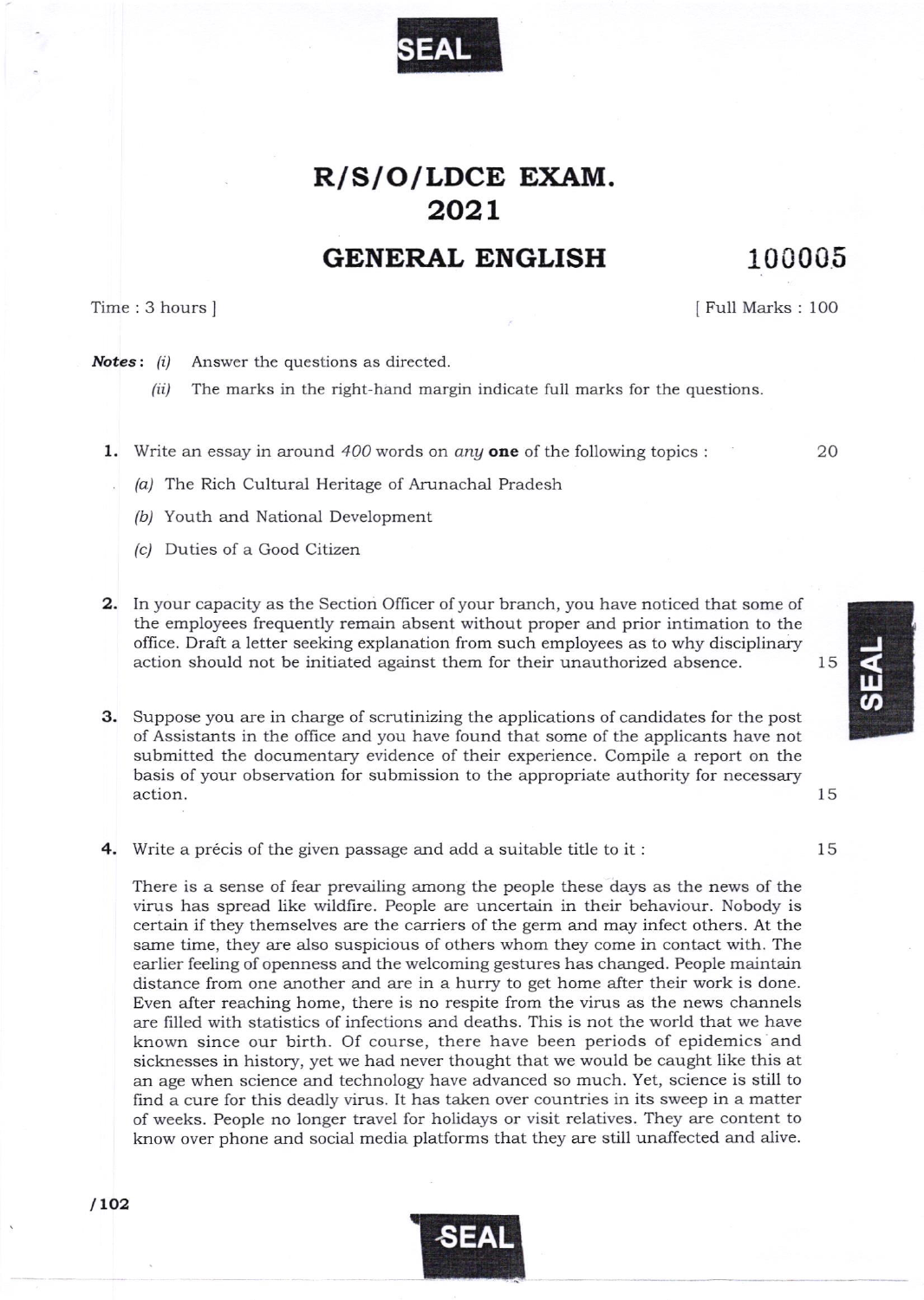The progress of nations has come to a grinding halt and we are not sure how many weeks or months or years would pass before the damage that has been done will be repaired. We cannot say when the borders would be safe to cross or we will ever be able to greet others with a warm handshake. The air is filled with rumours and this feeds the fear of the public. Uncertainty and chaos have become the order of the day. People have been driven behind doors leaving places of public gatherings desolate. New norms of work and social exchange have become the order of the day. People are trying to adjust to the new norms and some time will pass before everyone gets used to it. However, all is not lost and mankind will bounce back. We shall again meet and greet one another like before and share our tiny bits of life; but till then, we must be careful.

5. Write a paragraph on *any* one of the following topics in around  $100$  words :

10

- /a/ Sincerity at workplace
- $(b)$  A drop of ink can make a million think
- (c/ Hard work breaks no bones
- **6.** Read the following passage and answer the questions that follow :

Indian civilization has been like a big tree which, though very old, has still green leaves, bears fruit and gives shelter to many people. Historians tell us that many influences have gone to the making of this civilization. The people who lived at Mohenjo-daro contributed something to it. Then came the Aryans who perfected it after the Dravidians had made their own contribution. The Persians, the Greeks and the Mughals added something to it. The English brought with them their own culture, the traces of which we find eveqrwhere in India today. Many influences in this way from within and without, have had an effect upon Indian civiiization, but it has always retained and will ever retain certain fundamental characteristics.

The amalgamation of influences is visible in several aspects of the Indian civilization. The multiple influences that worked to shape the rich Indian civilization have left their indelible marks on the art and architecture, crafts, clothing and philosophical ideas and principles of the Indian subcontinent. India is the only country in the world which has so much to offer in terms of art and culture. It is a land of variety and this variety contains the contribution of all cultures and influences. From Kashmir to Kanyakumari and from the plains of Central India to the hilly regions of the North-Eastern States of India, the variety is mind-boggling. It is this variety and richness that is our pride and our magnificent legacy.

| $(a)$ Why does the author compare the Indian civilization to a big tree?          | $\mathfrak{D}$   |
|-----------------------------------------------------------------------------------|------------------|
| (b) Which foreign cultures have left their influences on the Indian civilization? | $\overline{2}$   |
| (c) What type of variety does the Indian civilization present to its onlookers?   | 3                |
| (d) What is so magnificent about the Indian civilization?                         | 3                |
| (e) Suggest a suitable title for the passage.                                     | 2                |
| $(f)$ Give the antonyms of the following words from the passage :                 | $1 \times 3 = 3$ |
| Separation<br>Monotony<br>Lost<br>(iii)<br>(i)<br>(ii)                            |                  |

 $R/S/O/LDCE/EXAMPLEXAM.2021/102$  2